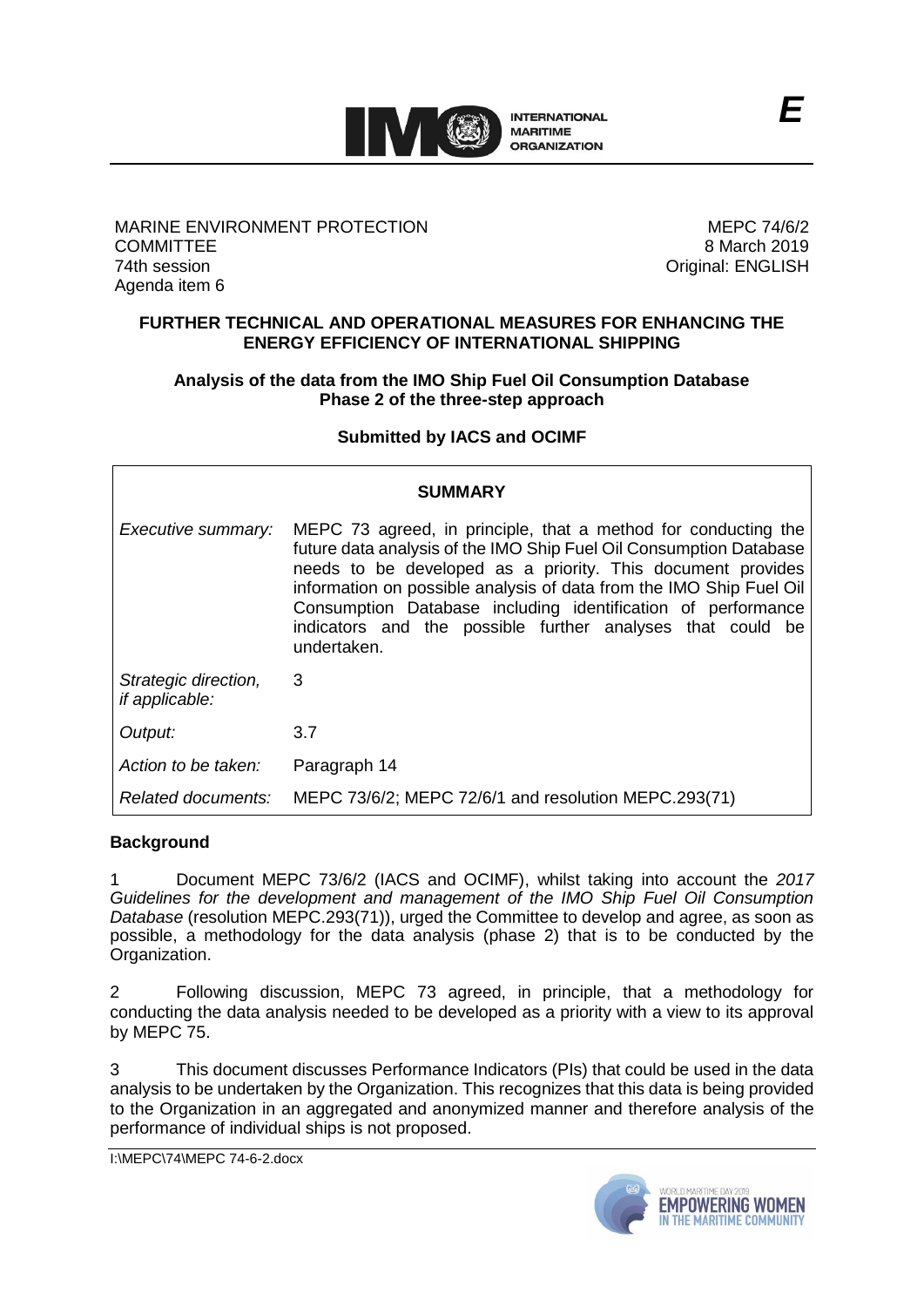# **Analysis of the data in the IMO Ship Fuel Oil Consumption Database**

4 The data from the IMO Ship Fuel Oil Consumption Database can be used to estimate the total annual  $CO<sub>2</sub>$  emissions from shipping and assess the  $CO<sub>2</sub>$  emissions associated with different ship types and sizes. Discussion of the most appropriate ship types and sizes would require further consideration.

5 Comparing the IMO Fuel Oil Consumption data, for all ships of 5,000 gross tonnes and above, between multiple years could allow for:

- .1 assessment of the change in total  $CO<sub>2</sub>$  emissions per annum between years and/or by different ship types and sizes;
- .2 assessment of the change in the annual  $CO<sub>2</sub>$  emissions per distance travelled and  $CO<sub>2</sub>$  emissions per period of operation (e.g. year/day) between years for different ship types and sizes; and
- .3 assessing the potential impact of current and future policy instruments, including the EEDI, over an appropriate period of time, to be decided.

6 The data from the IMO Fuel Oil Consumption Database could be used more accurately at a global level where many data points can be taken into consideration, rather than at an individual ship level.

7 In order to account for the variation between different ships the annual fuel oil consumption could be divided by either distance travelled or hours underway, respectively. It is useful to use both of these Performance Indicators (PIs) because work done in terms of distance travelled cannot be inferred for all ships.

8 Different performance indicators (PIs) are applicable to different ships. For example, for ships where the agreed proxy for cargo is design deadweight (DWT), it is appropriate to divide the fuel oil consumption by a product of distance travelled and deadweight to derive a proxy of transport work undertaken by the ship in "tonne-miles". A number of possible PIs are set out in the annex to this document. It should be noted that each PI value would be derived from the information provided per ship in the database, which can subsequently be used to obtain the emission characteristics for a selected group or fleet of ships.

9 Hours underway could be used to calculate daily fuel oil consumption for ships that cannot measure work by cargo carried. This PI is also applicable to ships where it is more difficult to develop meaningful proxies for transport work, such as dynamically positioned vessels, as explained in document MEPC 72/6/1 (IOGP and IMCA). Further PIs may be developed, as appropriate.

## **Further possible analyses**

10 Being able to measure and understand the energy efficiency of the existing fleet is important, especially because the EEDI data that will be reported to the IMO Ship Fuel Oil Consumption Database is only applicable for recently built ships and is not applicable to all ships. In 2018, there were 3,622 ships reported in the EEDI database (MEPC 73/19, paragraph 5.64).

11 Using data from the IMO Ship and Company Particulars GISIS Module, which is already linked to the IMO Ship Fuel Oil Consumption Database (for cross-referencing IMO ship numbers), it may be possible to assess the impact of ship age and speed on  $CO<sub>2</sub>$  emissions and calculate the performance of existing ships. It is suggested that ship speed is necessary for a more accurate analysis of the energy efficiency of the existing fleet.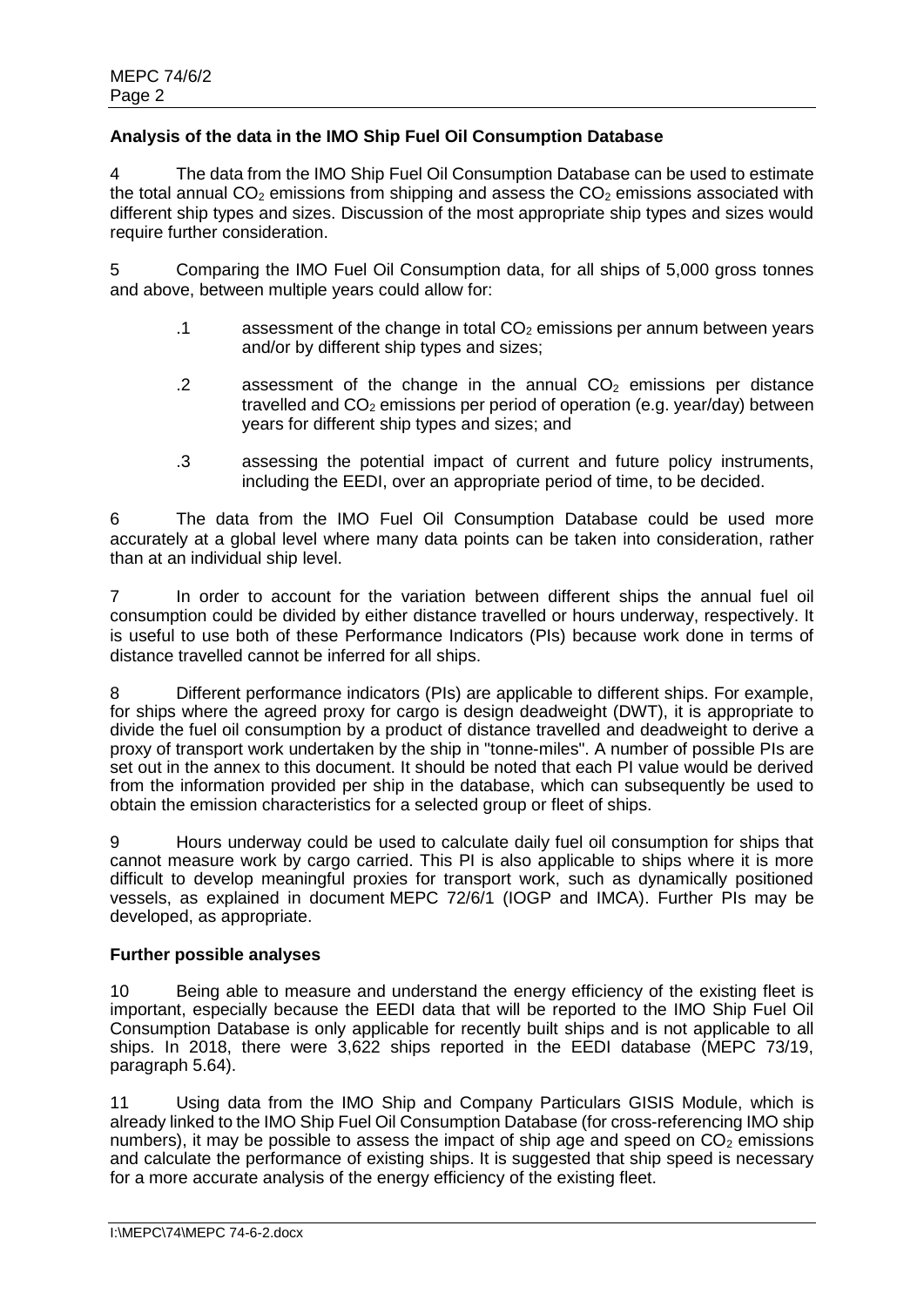#### **Summary and recommendations**

12 This document, in paragraphs 4 to 9, suggests some potential analyses and outcomes using the data that is currently required to be provided to the IMO Ship Fuel Oil Consumption Database, as defined in appendix IX of MARPOL Annex VI.

13 A range of performance indicators are proposed, and it is recommended that as many as possible are used until there is a full understanding of the data collected from the IMO Ship Fuel Oil Consumption Database. Further this would allow a comparative analysis of the performance indicators to enable identification of the most appropriate performance indicator(s) for consideration in the decision-making step (step 3).

#### **Action requested of the Committee**

14 The Committee is invited to:

- .1 consider and agree to the proposals for performance indicators and recommendations for analyses as set out in paragraphs 4 to 9 and in the annex to this document;
- .2 consider further possible analyses, as indicated in paragraphs 10 and 11; and
- .3 take action as appropriate.

\*\*\*